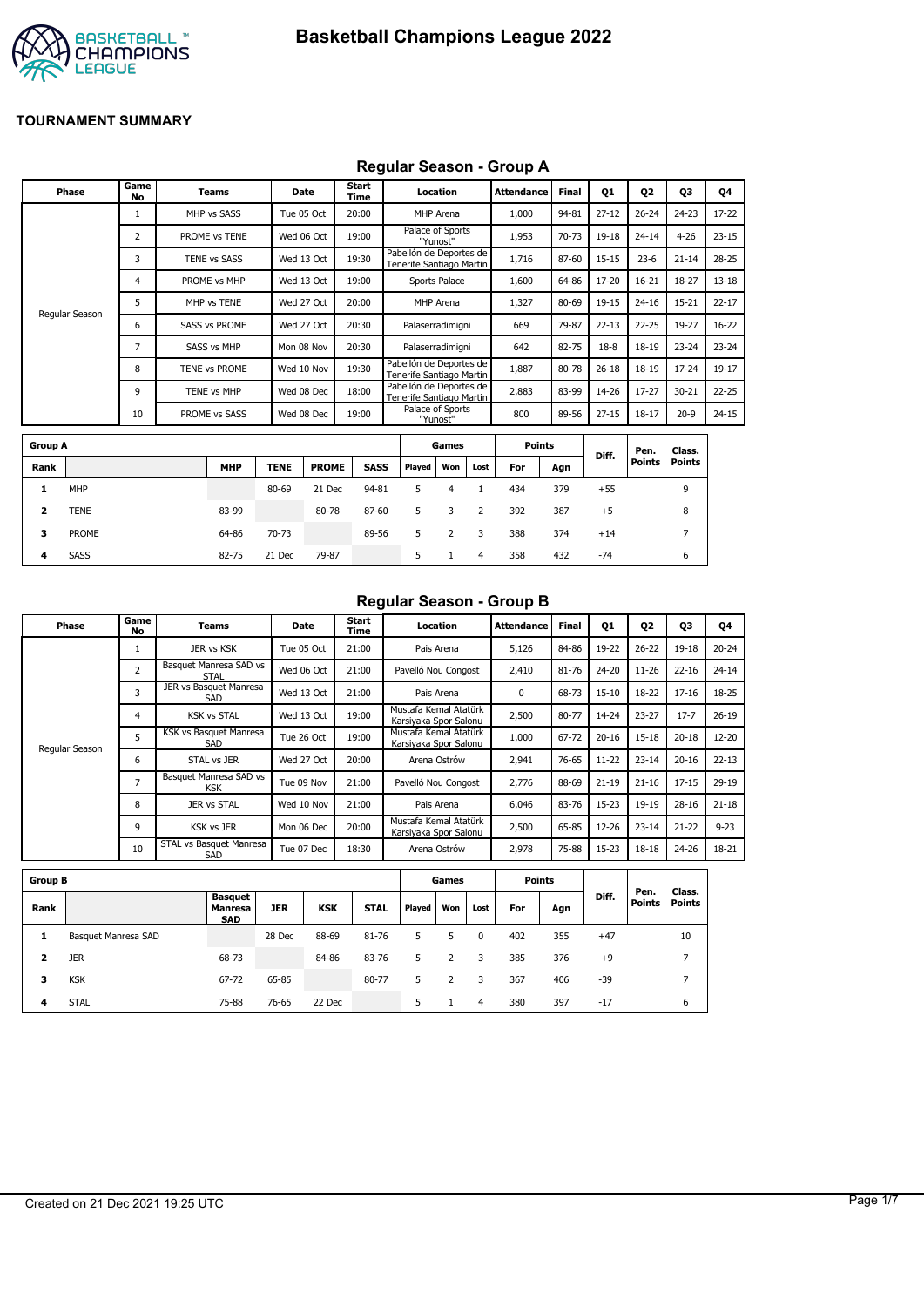



#### **Regular Season - Group C**

| Phase          | Game<br>No | <b>Teams</b>        | Date       | Start<br>Time | Location                                            | Attendance   | <b>Final</b> | Q1        | Q <sub>2</sub> | Q3        | Q4        | OT <sub>1</sub> |
|----------------|------------|---------------------|------------|---------------|-----------------------------------------------------|--------------|--------------|-----------|----------------|-----------|-----------|-----------------|
|                |            | LAVR vs JDA         | Tue 05 Oct | 19:30         | Peace and Friendship<br>Stadium                     | 400          | 65-63        | $16 - 14$ | $14 - 14$      | $14 - 15$ | $21 - 20$ |                 |
|                | 2          | NIZH vs Unicaja SD  | Wed 06 Oct | 19:00         | Cultural Entertainment<br>Complex "Nagorny"         | 326          | 62-79        | 19-23     | $18 - 17$      | $12 - 12$ | 13-27     |                 |
|                | 3          | JDA vs NIZH         | Tue 19 Oct | 20:30         | Palais des Sport Jean-<br>Michel Geoffroy           |              | 89-75        | 12-26     | $28 - 13$      | $23 - 13$ | $26 - 23$ |                 |
|                | 4          | Unicaja SD vs LAVR  | Wed 20 Oct | 20:30         | Palacio de Deportes<br>Jose Maria Martin<br>Carpena | 4,473        | 86-70        | $20 - 20$ | $25 - 15$      | $21 - 21$ | $20 - 14$ |                 |
|                | 5          | Unicaja SD vs JDA   | Mon 01 Nov | 20:30         | Palacio de Deportes<br>Jose Maria Martin<br>Carpena | 4,919        | 83-54        | $21 - 22$ | $15 - 7$       | $26 - 7$  | $21 - 18$ |                 |
| Regular Season | 6          | LAVR vs NIZH        | Tue 02 Nov | 19:30         | Peace and Friendship<br>Stadium                     | 500          | 95-86        | 28-27     | $21 - 17$      | $13 - 15$ | 18-21     | $15-6$          |
|                | 7          | <b>NIZH vs LAVR</b> | Wed 17 Nov | 19:00         | Cultural Entertainment<br>Complex "Nagorny"         | 481          | 74-62        | $21 - 20$ | $19 - 11$      | $13 - 17$ | $21 - 14$ |                 |
|                | 8          | JDA vs Unicaja SD   | Tue 16 Nov | 20:30         | Palais des Sport Jean-<br>Michel Geoffroy           | 4,000        | 78-68        | $21 - 15$ | $26 - 17$      | $13 - 17$ | 18-19     |                 |
|                | 9          | <b>JDA vs LAVR</b>  | Tue 14 Dec | 20:30         | Palais des Sport Jean-<br>Michel Geoffrov           | 4,000        | 73-49        | $24 - 14$ | $14 - 15$      | $22 - 13$ | $13 - 7$  |                 |
|                | 10         | Unicaja SD vs NIZH  | Wed 15 Dec | 20:30         | Palacio de Deportes<br>Jose Maria Martin<br>Carpena | 6,137        | 93-69        | $15 - 17$ | $23 - 8$       | $27 - 25$ | 28-19     |                 |
|                | 11         | LAVR vs Unicaja SD  | Tue 21 Dec | 19:30         | Peace and Friendship<br>Stadium                     | $\mathbf{0}$ | 70-58        | $25-19$   | $16-9$         | $16 - 14$ | $13 - 16$ |                 |
|                | 12         | NIZH vs JDA         | Tue 21 Dec | 20:30         | Cultural Entertainment<br>Complex "Nagorny"         | 681          | 93-85        | 23-20     | $26 - 20$      | $26 - 27$ | 18-18     |                 |
|                |            |                     |            |               |                                                     |              |              |           |                |           |           |                 |

| <b>Group C</b> |             |                      |            |             |             |        | Games |      | <b>Points</b> |     |       | Pen.   | Class. |
|----------------|-------------|----------------------|------------|-------------|-------------|--------|-------|------|---------------|-----|-------|--------|--------|
| Rank           |             | <b>Unicaja</b><br>SD | <b>JDA</b> | <b>LAVR</b> | <b>NIZH</b> | Played | Won   | Lost | For           | Agn | Diff. | Points | Points |
| л.             | Unicaja SD  |                      | 83-54      | 86-70       | 93-69       | 6      | 4     |      | 467           | 403 | $+64$ |        | 10     |
| 2              | JDA         | 78-68                |            | 73-49       | 89-75       | 6      | 3     | 3    | 442           | 433 | $+9$  |        | 9      |
| 3              | <b>LAVR</b> | 70-58                | 65-63      |             | 95-86       | 6      |       |      | 411           | 440 | $-29$ |        | 9      |
| 4              | <b>NIZH</b> | 62-79                | 93-85      | 74-62       |             | 6      |       | 4    | 459           | 503 | $-44$ |        | 8      |

## **Regular Season - Group D**

| Phase          | Game<br>No     | Teams                                           | Date       | Start<br>Time | Location                          | <b>Attendance</b> | <b>Final</b> | 01        | Q <sub>2</sub> | Q3        | Q4        |
|----------------|----------------|-------------------------------------------------|------------|---------------|-----------------------------------|-------------------|--------------|-----------|----------------|-----------|-----------|
|                |                | Universo Treviso Basket<br><b>SSDRL vs RIGA</b> | Tue 05 Oct | 20:30         | Palaverde                         | 1,353             | 91-85        | $23 - 22$ | 19-30          | $23 - 12$ | $26 - 21$ |
|                | 2              | SZOM vs AEK                                     | Wed 06 Oct | 18:00         | Savaria Arena                     | 2,200             | 83-78        | 19-21     | 19-14          | 19-19     | $26 - 24$ |
|                | 3              | AEK vs Universo Treviso<br><b>Basket SSDRL</b>  | Tue 19 Oct | 19:30         | Ano Liosia Olympic<br>Sports Hall | 1,900             | 77-92        | 18-23     | 18-27          | $24 - 15$ | 17-27     |
|                | 4              | RIGA vs SZOM                                    | Wed 20 Oct | 19:00         | Arena Riga                        | 530               | 74-80        | $11 - 16$ | $26 - 19$      | 24-29     | $13 - 16$ |
|                | 5              | RIGA vs AEK                                     | Wed 03 Nov | 19:00         | Arena Riga                        | 0                 | 92-76        | $27 - 15$ | 19-19          | $22 - 22$ | 24-20     |
| Regular Season | 6              | Universo Treviso Basket<br><b>SSDRL vs SZOM</b> | Wed 03 Nov | 20:30         | Palaverde                         | 1,609             | 68-60        | $9 - 15$  | $23 - 12$      | $23 - 17$ | $13 - 16$ |
|                | $\overline{ }$ | AEK vs RIGA                                     | Mon 15 Nov | 19:30         | Ano Liosia Olympic<br>Sports Hall | 1,150             | 88-79        | $25 - 25$ | $15 - 12$      | 18-21     | 30-21     |
|                | 8              | SZOM vs Universo Treviso<br><b>Basket SSDRL</b> | Wed 17 Nov | 18:00         | Savaria Arena                     | 2,200             | 81-80        | 18-24     | $23-9$         | 18-24     | $22 - 23$ |
|                | q              | RIGA vs Universo Treviso<br><b>Basket SSDRL</b> | Tue 14 Dec | 19:00         | Arena Riga                        | 500               | 74-71        | $16 - 15$ | 18-28          | $17 - 10$ | $23 - 18$ |
|                | 10             | AEK vs SZOM                                     | Tue 14 Dec | 19:30         | Ano Liosia Olympic<br>Sports Hall | 1,250             | 83-89        | 15-26     | $23 - 16$      | $23 - 23$ | $22 - 24$ |

| <b>Group D</b> |                               |             |                                                             |             |            |        | Games |      |     | <b>Points</b> |       |                       |                          |
|----------------|-------------------------------|-------------|-------------------------------------------------------------|-------------|------------|--------|-------|------|-----|---------------|-------|-----------------------|--------------------------|
| Rank           |                               | <b>SZOM</b> | <b>Universo</b><br>Treviso<br><b>Basket</b><br><b>SSDRL</b> | <b>RIGA</b> | <b>AEK</b> | Played | Won   | Lost | For | Agn           | Diff. | Pen.<br><b>Points</b> | Class.<br><b>Points</b>  |
|                | <b>SZOM</b>                   |             | 81-80                                                       | 22 Dec      | 83-78      | 5      | 4     |      | 393 | 383           | $+10$ |                       | 9                        |
| 2              | Universo Treviso Basket SSDRL | 68-60       |                                                             | 91-85       | 22 Dec     | 5.     | 3     |      | 402 | 377           | $+25$ |                       | 8                        |
| з              | <b>RIGA</b>                   | 74-80       | 74-71                                                       |             | $92 - 76$  | 5      | 2     | 3    | 404 | 406           | $-2$  |                       | $\overline{\phantom{a}}$ |
| 4              | <b>AEK</b>                    | 83-89       | 77-92                                                       | 88-79       |            | 5      |       | 4    | 402 | 435           | -33   |                       | 6                        |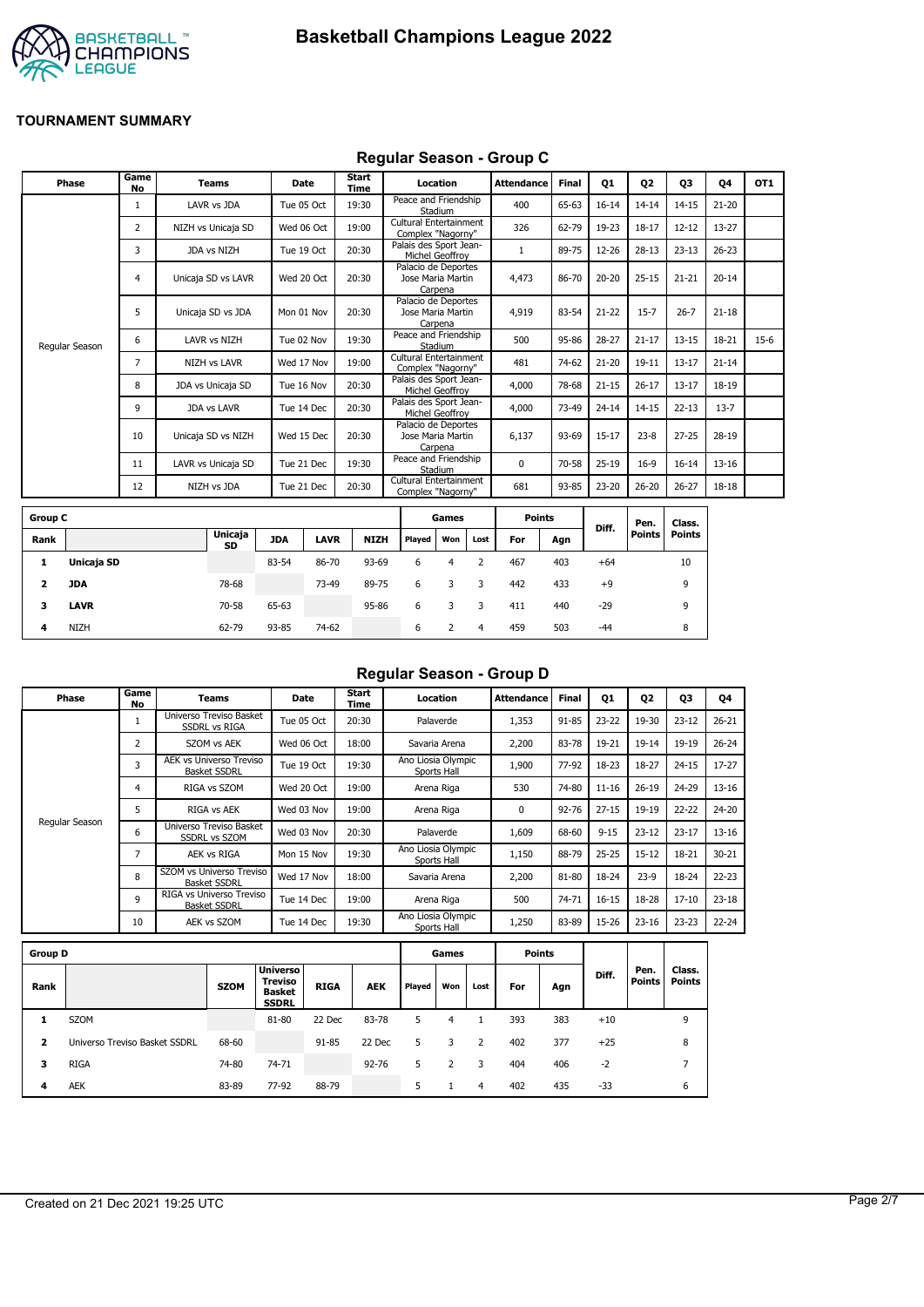

## **Regular Season - Group E**

|                         | <b>Phase</b>   | Game<br><b>No</b> | <b>Teams</b>        |             | Date        | Start<br>Time |                   | Location       |      | <b>Attendance</b> | <b>Final</b> | <b>Q1</b> | Q <sub>2</sub> | Q3             | Q4        |
|-------------------------|----------------|-------------------|---------------------|-------------|-------------|---------------|-------------------|----------------|------|-------------------|--------------|-----------|----------------|----------------|-----------|
|                         |                | 1                 | <b>IGOK vs PAOK</b> |             | Tue 05 Oct  | 18:30         | Sportska Dvorana  | Laktaši        |      | 700               | 68-64        | 19-12     | $7 - 20$       | $17 - 17$      | $25 - 15$ |
|                         |                | $\overline{2}$    | <b>GALA vs NYMB</b> |             | Wed 06 Oct  | 21:00         | Sinan Erdem Arena |                |      | 1,200             | 101-85       | $23 - 26$ | 29-22          | $23-19$        | $26 - 18$ |
|                         |                | 3                 | PAOK vs NYMB        |             | Tue 12 Oct  | 19:30         | PAOK Sports Arena |                |      | 1,500             | 83-84        | $11 - 21$ | $24 - 19$      | $23 - 25$      | $25-19$   |
|                         |                | 4                 | <b>IGOK vs GALA</b> |             | Wed 13 Oct  | 18:30         | Sportska Dvorana  | Laktaši        |      | 1,000             | 85-89        | $17 - 27$ | $27 - 25$      | $23 - 16$      | 18-21     |
|                         |                | 5                 | PAOK vs GALA        |             | Mon 25 Oct  | 19:30         | PAOK Sports Arena |                |      | 2,500             | 81-74        | $12 - 24$ | $21 - 12$      | $22 - 17$      | $26 - 21$ |
|                         | Regular Season | 6                 | NYMB vs IGOK        |             | Tue 26 Oct  | 18:30         |                   | Kralovka Arena |      | 1,370             | 86-82        | $16 - 14$ | $30 - 21$      | 18-31          | $22 - 16$ |
|                         |                | 7                 | <b>GALA vs IGOK</b> |             | Tue 09 Nov  | 20:00         | Sinan Erdem Arena |                |      | 1,516             | 82-74        | $15 - 19$ | $19 - 15$      | $26 - 25$      | $22 - 15$ |
|                         |                | 8                 | <b>NYMB vs PAOK</b> |             | Tue 09 Nov  | 18:30         |                   | Kralovka Arena |      | 1,790             | $71 - 75$    | $21 - 21$ | $19 - 16$      | $21 - 12$      | $10 - 26$ |
|                         |                | 9                 | <b>IGOK vs NYMB</b> |             | Tue 07 Dec  | 18:30         | Sportska Dvorana  | Laktaši        |      | 400               | 76-69        | $26 - 25$ | $13 - 19$      | $23 - 8$       | $14 - 17$ |
|                         |                | 10                | <b>GALA vs PAOK</b> |             | Wed 08 Dec  | 20:00         | Sinan Erdem Arena |                |      | 3,273             | $87 - 75$    | $28 - 22$ | $20 - 18$      | $28 - 18$      | $11 - 17$ |
| <b>Group E</b>          |                |                   |                     |             |             |               |                   | Games          |      | <b>Points</b>     |              |           | Pen.           | Class.         |           |
| Rank                    |                |                   | <b>GALA</b>         | <b>NYMB</b> | <b>IGOK</b> | <b>PAOK</b>   | Played            | Won            | Lost | For               | Agn          | Diff.     | <b>Points</b>  | <b>Points</b>  |           |
| 1                       | <b>GALA</b>    |                   |                     | 101-85      | 82-74       | 87-75         | 5                 | $\overline{4}$ | 1    | 433               | 400          | $+33$     |                | 9              |           |
| $\overline{\mathbf{z}}$ | <b>NYMB</b>    |                   | 22 Dec              |             | 86-82       | $71 - 75$     | 5                 | $\overline{2}$ | 3    | 395               | 417          | $-22$     |                | $\overline{7}$ |           |
| 3                       | <b>IGOK</b>    |                   | 85-89               | 76-69       |             | 68-64         | 5                 | $\overline{2}$ | 3    | 385               | 390          | $-5$      |                | 7              |           |
| 4                       | <b>PAOK</b>    |                   | 81-74               | 83-84       | 29 Dec      |               | 5                 | 2              | 3    | 378               | 384          | -6        |                | $\overline{7}$ |           |

### **Regular Season - Group F**

| Phase          | Game<br>No | Teams               | Date       | Start<br>Time | Location                     | Attendance | <b>Final</b> | 01        | Q2        | 03        | 04        | OT <sub>1</sub> |
|----------------|------------|---------------------|------------|---------------|------------------------------|------------|--------------|-----------|-----------|-----------|-----------|-----------------|
|                |            | TOFA vs OOST        | Tue 05 Oct | 19:00         | Tofas Nilüfer Spor<br>Salonu | 700        | $92 - 83$    | $29 - 16$ | $20 - 22$ | $27 - 22$ | $16 - 23$ |                 |
|                | 2          | SIG vs KALE         | Wed 06 Oct | 20:30         | <b>Rhenus Sport</b>          | 3,025      | 75-73        | 19-24     | $22 - 12$ | $17 - 17$ | $17 - 20$ |                 |
|                | 3          | OOST vs SIG         | Mon 11 Oct | 20:00         | Versluys   Dôme              | 901        | $77 - 83$    | $15 - 14$ | $23 - 25$ | 19-28     | $20 - 16$ |                 |
|                | 4          | <b>TOFA vs KALE</b> | Tue 12 Oct | 19:00         | Tofas Nilüfer Spor<br>Salonu | 0          | $77 - 81$    | $25 - 18$ | $15 - 22$ | 18-22     | 19-19     |                 |
|                |            | SIG vs TOFA         | Tue 26 Oct | 20:30         | <b>Rhenus Sport</b>          | 4,425      | 74-76        | $13 - 25$ | $21 - 15$ | $21 - 20$ | 19-16     |                 |
| Regular Season | 6          | KALE vs OOST        | Tue 26 Oct | 19:00         | Saku Suurhall                | 834        | 85-87        | $25-19$   | $21 - 16$ | $19 - 18$ | $10 - 22$ | $10 - 12$       |
|                | ,          | <b>TOFA vs SIG</b>  | Wed 10 Nov | 20:00         | Tofas Nilüfer Spor<br>Salonu | 794        | 85-75        | $27 - 15$ | 19-20     | $17 - 27$ | $22 - 13$ |                 |
|                | 8          | <b>OOST vs KALE</b> | Wed 10 Nov | 20:00         | Versluys   Dôme              | 1,001      | 99-66        | $25 - 22$ | $24 - 12$ | $26 - 16$ | $24 - 16$ |                 |
|                | 9          | <b>KALE vs SIG</b>  | Tue 07 Dec | 19:00         | Saku Suurhall                | 608        | 86-93        | $22 - 30$ | $16 - 17$ | $21 - 18$ | $27 - 28$ |                 |
|                | 10         | OOST vs TOFA        | Wed 08 Dec | 20:00         | Versluys   Dôme              | 20         | 78-83        | 19-10     | 13-31     | $30 - 21$ | $16 - 21$ |                 |

| <b>Group F</b> |             |             |            |             |             |        | Games |                | <b>Points</b> |     | Diff. | Pen.          | Class.        |
|----------------|-------------|-------------|------------|-------------|-------------|--------|-------|----------------|---------------|-----|-------|---------------|---------------|
| Rank           |             | <b>TOFA</b> | <b>SIG</b> | <b>OOST</b> | <b>KALE</b> | Played | Won   | Lost           | For           | Agn |       | <b>Points</b> | <b>Points</b> |
|                | <b>TOFA</b> |             | 85-75      | $92 - 83$   | $77 - 81$   | 5      | 4     |                | 413           | 391 | $+22$ |               | 9             |
| 2              | SIG         | 74-76       |            | 21 Dec      | 75-73       | 5.     | 3     | 2              | 400           | 397 | $+3$  |               | 8             |
| з              | <b>OOST</b> | 78-83       | 77-83      |             | 99-66       | 5      |       | 3              | 424           | 409 | $+15$ |               |               |
| 4              | <b>KALE</b> | 21 Dec      | 86-93      | 85-87       |             | 5.     |       | $\overline{4}$ | 391           | 431 | $-40$ |               | ь             |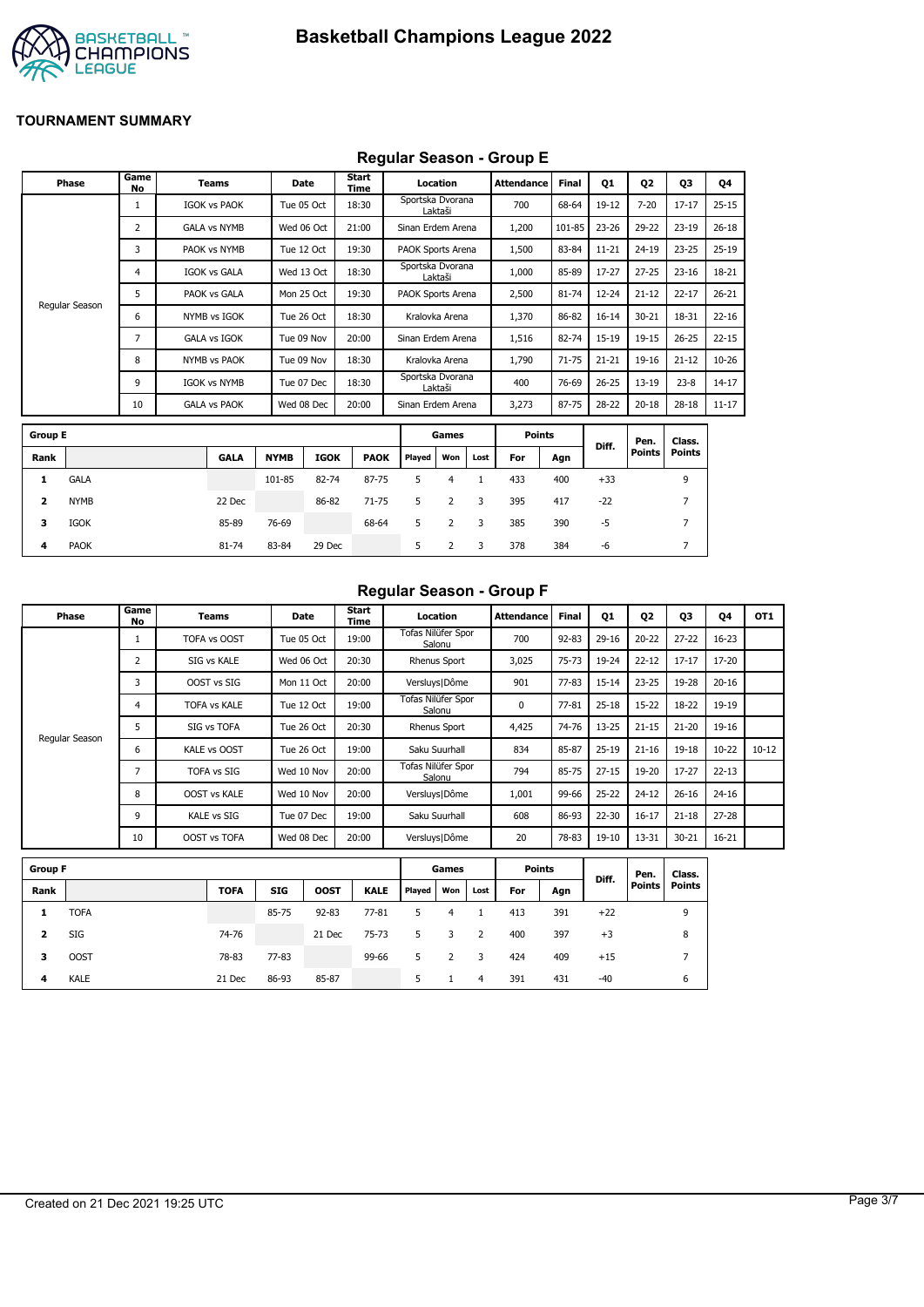

## **Regular Season - Group G**

|                | Phase          | Game<br><b>No</b> | <b>Teams</b>        | <b>Date</b> |            | <b>Start</b><br><b>Time</b> |                                               | Location       |                | Attendance    | <b>Final</b> | Q1        | Q <sub>2</sub>        | Q3                      | Q4        | OT <sub>1</sub> | OT <sub>2</sub> |
|----------------|----------------|-------------------|---------------------|-------------|------------|-----------------------------|-----------------------------------------------|----------------|----------------|---------------|--------------|-----------|-----------------------|-------------------------|-----------|-----------------|-----------------|
|                |                | $\mathbf{1}$      | <b>BRIN vs HOLO</b> | Wed 06 Oct  |            | 20:30                       | Palazzetto dello Sport<br>"Elio Pentassuglia" |                |                | 1,000         | 61-88        | $9 - 29$  | $13 - 20$             | $17 - 21$               | $22 - 18$ |                 |                 |
|                |                | $\overline{2}$    | CLUJ vs DSK         | Tue 05 Oct  |            | 19:30                       |                                               | <b>BTarena</b> |                | 1,650         | 66-60        | 14-21     | $18 - 10$             | $21 - 16$               | $13 - 13$ |                 |                 |
|                |                | 3                 | <b>BRIN vs CLUJ</b> | Mon 18 Oct  |            | 20:30                       | Palazzetto dello Sport<br>"Elio Pentassuglia" |                |                | 1,500         | $71 - 76$    | $15 - 18$ | $14 - 12$             | $12 - 17$               | 30-29     |                 |                 |
|                |                | 4                 | DSK vs HOLO         | Tue 07 Dec  |            | 20:00                       | Volkswagen Arena                              |                |                | 0             | 86-79        | 18-23     | $22 - 19$             | $26 - 14$               | $20 - 23$ |                 |                 |
|                |                | 5                 | HOLO vs CLUJ        | Wed 03 Nov  |            | 19:45                       | Holon Toto Arena                              |                |                | 0             | 78-68        | $22 - 20$ | $15 - 16$             | $21 - 19$               | $20 - 13$ |                 |                 |
|                | Regular Season | 6                 | DSK vs BRIN         | Wed 03 Nov  |            | 20:00                       | Volkswagen Arena                              |                |                | 750           | 82-76        | $22 - 27$ | $22 - 21$             | $19 - 13$               | 19-15     |                 |                 |
|                |                | 7                 | <b>BRIN vs DSK</b>  | Tue 16 Nov  |            | 20:30                       | Palazzetto dello Sport<br>"Elio Pentassuglia" |                |                | 1,400         | 82-73        | $22 - 16$ | 19-27                 | $20 - 8$                | $21 - 22$ |                 |                 |
|                |                | 8                 | CLUJ vs HOLO        | Wed 17 Nov  |            | 19:30                       |                                               | <b>BTarena</b> |                | 0             | 106-<br>101  | $17 - 24$ | $20 - 22$             | $20 - 15$               | $26 - 22$ | $11 - 11$       | $12 - 7$        |
|                |                | 9                 | HOLO vs DSK         | Wed 15 Dec  |            | 21:00                       | Holon Toto Arena                              |                |                | 0             | 64-57        | $15 - 19$ | $12 - 10$             | $22 - 13$               | $15 - 15$ |                 |                 |
|                |                | 10                | CLUJ vs BRIN        | Wed 15 Dec  |            | 19:00                       |                                               | <b>BTarena</b> |                | 4,112         | 104-94       | $28-19$   | $27 - 29$             | $28 - 26$               | $21 - 20$ |                 |                 |
| <b>Group G</b> |                |                   |                     |             |            |                             |                                               | Games          |                | <b>Points</b> |              |           |                       |                         |           |                 |                 |
|                |                |                   |                     |             |            |                             |                                               |                |                |               |              | Diff.     | Pen.<br><b>Points</b> | Class.<br><b>Points</b> |           |                 |                 |
| Rank           |                |                   | <b>CLUJ</b>         | <b>HOLO</b> | <b>DSK</b> | <b>BRIN</b>                 | Played                                        | Won            | Lost           | For           | Agn          |           |                       |                         |           |                 |                 |
| 1              | <b>CLUJ</b>    |                   |                     | 106-101     | 66-60      | 104-94                      | 5                                             | $\overline{4}$ | $\mathbf{1}$   | 420           | 404          | $+16$     |                       | 9                       |           |                 |                 |
| 2              | <b>HOLO</b>    |                   | 78-68               |             | 64-57      | 22 Dec                      | 5                                             | 3              | 2              | 410           | 378          | $+32$     |                       | 8                       |           |                 |                 |
| 3              | <b>DSK</b>     |                   | 22 Dec              | 86-79       |            | 82-76                       | 5                                             | $\overline{2}$ | 3              | 358           | 367          | -9        |                       | $\overline{7}$          |           |                 |                 |
| 4              | <b>BRIN</b>    |                   | 71-76               | 61-88       | 82-73      |                             | 5                                             | $\mathbf{1}$   | $\overline{4}$ | 384           | 423          | $-39$     |                       | 6                       |           |                 |                 |

## **Regular Season - Group H**

|                | Phase          | Game<br><b>No</b> | <b>Teams</b>          |             | Date         | Start<br>Time |                                              | Location         |                | <b>Attendance</b> | <b>Final</b> | Q1        | Q <sub>2</sub> | Q3             | 04        | OT <sub>1</sub> | OT2     |
|----------------|----------------|-------------------|-----------------------|-------------|--------------|---------------|----------------------------------------------|------------------|----------------|-------------------|--------------|-----------|----------------|----------------|-----------|-----------------|---------|
|                |                | $\mathbf{1}$      | <b>BURG vs BESIK</b>  |             | Mon 04 Oct   | 20:30         | <b>Pabellon Multiusos</b><br>Coliseum Burgos |                  |                | 7,415             | 82-74        | $21 - 20$ | $23 - 23$      | $14 - 15$      | $24 - 16$ |                 |         |
|                |                | 2                 | <b>OLDEN vs VILN</b>  |             | Wed 06 Oct   | 20:00         |                                              | <b>EWE Arena</b> |                | 2,836             | 76-72        | $16 - 18$ | $21 - 20$      | $21 - 21$      | $18 - 13$ |                 |         |
|                |                | 3                 | <b>VILN vs BURG</b>   |             | Tue 19 Oct   | 19:30         | <b>Avia Solutions Group</b>                  | Arena            |                | 2,632             | 87-69        | $22 - 17$ | $27 - 13$      | $17 - 22$      | $21 - 17$ |                 |         |
|                |                | 4                 | <b>OLDEN VS BESIK</b> |             | Tue 19 Oct   | 20:00         |                                              | <b>EWE Arena</b> |                | 3,000             | 81-83        | $31 - 25$ | $21 - 17$      | $13 - 25$      | $16 - 16$ |                 |         |
|                |                | 5                 | <b>BESIK vs VILN</b>  |             | Tue 02 Nov   | 20:00         | Besiktas Akatlar Arena                       |                  |                | 500               | 82-79        | $22-6$    | $22 - 21$      | $11 - 21$      | 14-21     | $5-5$           | $8 - 5$ |
|                | Regular Season | 6                 | <b>BURG vs OLDEN</b>  |             | Tue 02 Nov   | 20:30         | <b>Pabellon Multiusos</b><br>Coliseum Burgos |                  |                | 6,819             | 92-80        | 24-24     | $16 - 18$      | $33 - 17$      | 19-21     |                 |         |
|                |                | $\overline{7}$    | VILN vs BESIK         |             | Wed 17 Nov   | 19:30         | Avia Solutions Group                         | Arena            |                | 4,121             | 82-69        | $20 - 14$ | $21 - 22$      | $22 - 15$      | 19-18     |                 |         |
|                |                | 8                 | <b>OLDEN vs BURG</b>  |             | Wed 17 Nov   | 20:00         |                                              | <b>EWE Arena</b> |                | 3,157             | $72 - 85$    | $25 - 14$ | $14 - 17$      | $16 - 24$      | 17-30     |                 |         |
|                |                | 9                 | VILN vs OLDEN         |             | Mon 13 Dec   | 19:30         | Avia Solutions Group                         | Arena            |                | 4,836             | 71-69        | 19-17     | $22 - 16$      | $17 - 18$      | $13 - 18$ |                 |         |
|                |                | 10                | <b>BESIK vs BURG</b>  |             | Tue 14 Dec   | 20:00         | Besiktas Akatlar Arena                       |                  |                | 568               | 75-82        | 18-21     | 24-25          | $18 - 19$      | $15 - 17$ |                 |         |
|                |                | 11                | <b>BURG vs VILN</b>   |             | Tue 21 Dec   | 18:00         | <b>Pabellon Multiusos</b><br>Coliseum Burgos |                  |                | 5,213             | 77-84        | $21 - 17$ | $22 - 26$      | $15 - 23$      | 19-18     |                 |         |
| <b>Group H</b> |                |                   |                       |             |              |               |                                              | Games            |                | <b>Points</b>     |              |           | Pen.           | Class.         |           |                 |         |
| Rank           |                |                   | <b>VILN</b>           | <b>BURG</b> | <b>BESIK</b> | <b>OLDEN</b>  | Played                                       | Won              | Lost           | For               | Agn          | Diff.     | <b>Points</b>  | <b>Points</b>  |           |                 |         |
| 1              | <b>VILN</b>    |                   |                       | 87-69       | 82-69        | 71-69         | 6                                            | $\overline{4}$   | 2              | 475               | 442          | $+33$     |                | 10             |           |                 |         |
| 2              | <b>BURG</b>    |                   | 77-84                 |             | 82-74        | 92-80         | 6                                            | $\overline{4}$   | $\overline{2}$ | 487               | 472          | $+15$     |                | 10             |           |                 |         |
| 3              | <b>BESIK</b>   |                   | 82-79                 | 75-82       |              | 21 Dec        | 5                                            | $\overline{2}$   | 3              | 383               | 406          | $-23$     |                | $\overline{7}$ |           |                 |         |
| 4              | <b>OLDEN</b>   |                   | 76-72                 | 72-85       | 81-83        |               | 5                                            | $\mathbf{1}$     | 4              | 378               | 403          | $-25$     |                | 6              |           |                 |         |
|                |                |                   |                       |             |              |               |                                              |                  |                |                   |              |           |                |                |           |                 |         |

| Legend :   |                |       |                   |            |              |    |              |
|------------|----------------|-------|-------------------|------------|--------------|----|--------------|
| Class.     | Classification | Diff. | <b>Difference</b> | <b>DSQ</b> | Disqualified | GP | Games played |
| <b>OTx</b> | Overtime       | Qx    | Quarter Time      | W/L        | Win/Loss     |    |              |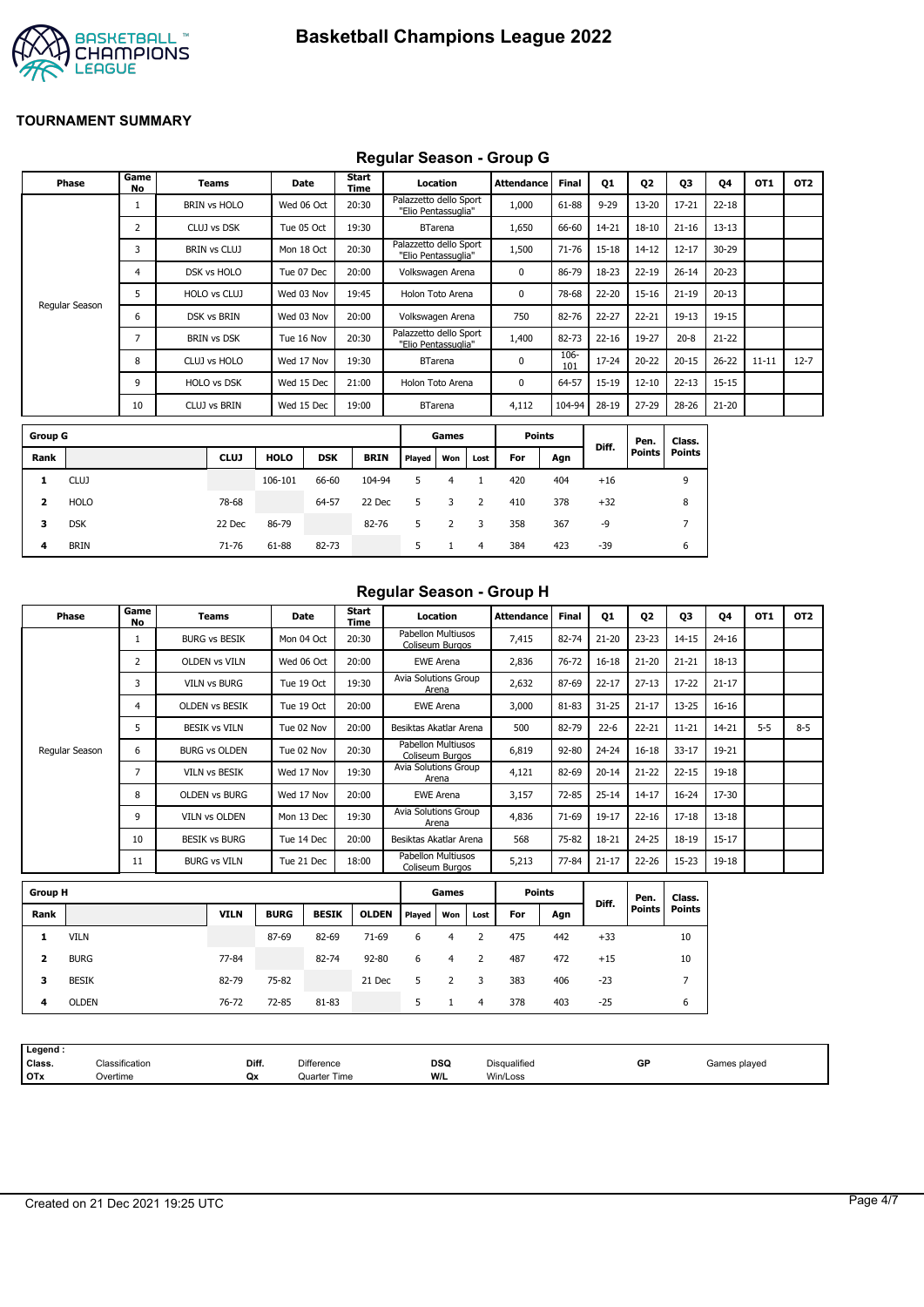

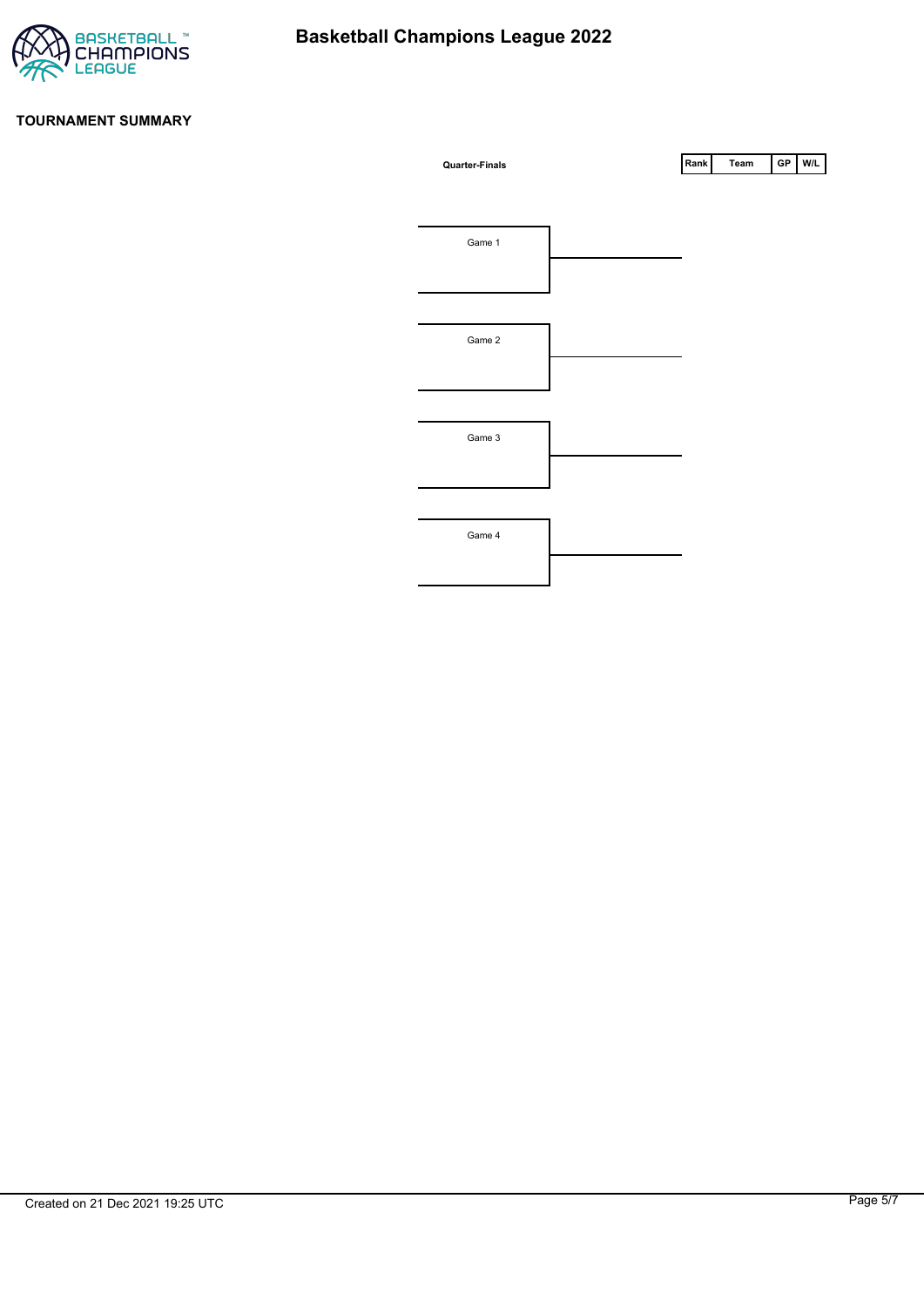

# **Basketball Champions League 2022**

#### **TOURNAMENT SUMMARY**

**Play-ins**

| Game 8 |  |
|--------|--|
|        |  |
|        |  |
| Game 7 |  |
|        |  |
|        |  |
| Game 6 |  |
|        |  |
|        |  |
| Game 5 |  |
|        |  |
|        |  |
| Game 4 |  |
|        |  |
|        |  |
| Game 3 |  |
|        |  |
|        |  |
| Game 2 |  |
|        |  |
|        |  |
| Game 1 |  |
|        |  |
|        |  |
|        |  |